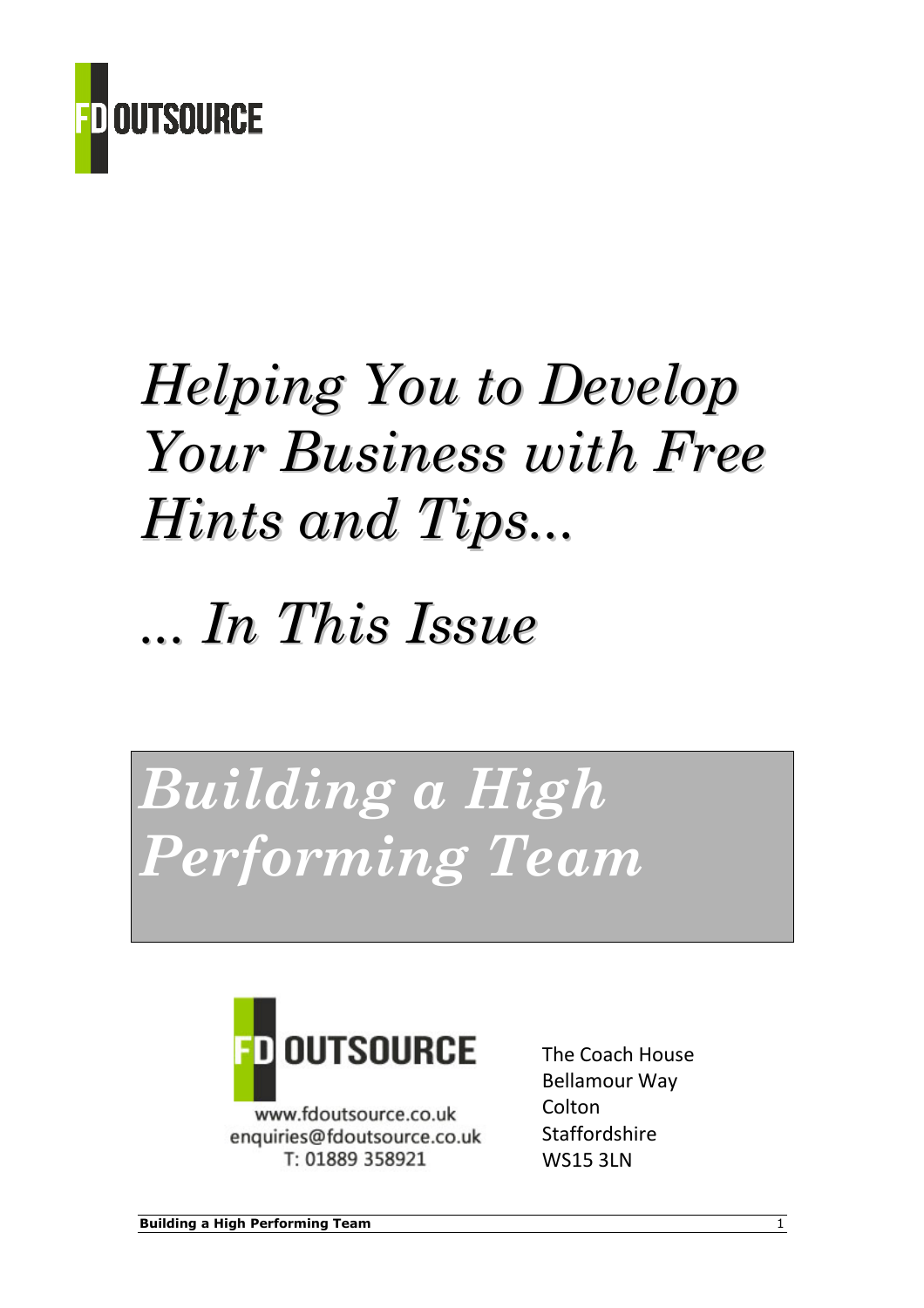# Building a High Performing Team

 $\Rightarrow$  Achieving the benefits of teamworking

## Overview

Team-based working has developed into the normal way of structuring organisations and undertaking tasks, yet it is a difficult and complex aspect of leadership and is often developed through experience. Every leader has their style and when developing a high performing team this needs to combine with an understanding of:

- -The benefits of team building – what it can achieve, what to do and what to avoid.
- -Team roles and dynamics – how teams work and achieve their greatest success.
- - The stages of team development – what they are and how to support the team in each stage.
- -The features of a successful team and team leader.
- -How to avoid potential problems and pitfalls.

Team building is a continuing process requiring energy, commitment, feedback and review. Leading an effective team is achieved by doing several basic things well. These include:

- -Choosing the best people for the team based on skills, ability and diversity.
- - Setting the framework people will work within and the direction they will take, and ensuring that they understand both.
- -Encouraging active participation in activities and decision-making.
- -Empowering team members within agreed limits.
- -Managing conflicts that arise from bringing diverse groups of people together.
- -Demonstrating the standards of behaviour that you expect from the team.

### Benefits of teamworking

- People collaborate and work more effectively, making the whole team greater than the sum of its parts. For example, employees' knowledge, experience and ability is more fully used; individuals have a greater sense of ownership, responsibility and motivation; team members' collaboration leads to plans and objectives that are realistic, and team working fosters loyalty and a common determination to succeed.
- Greater innovation often results from team working as teams that are working well provide an excellent environment for discussing problems, new ideas, opportunities and better ways of working. Team working promotes creative thought and the free exchange of ideas; also, teams, with their range of skills, can often implement new ideas faster and more flexibly.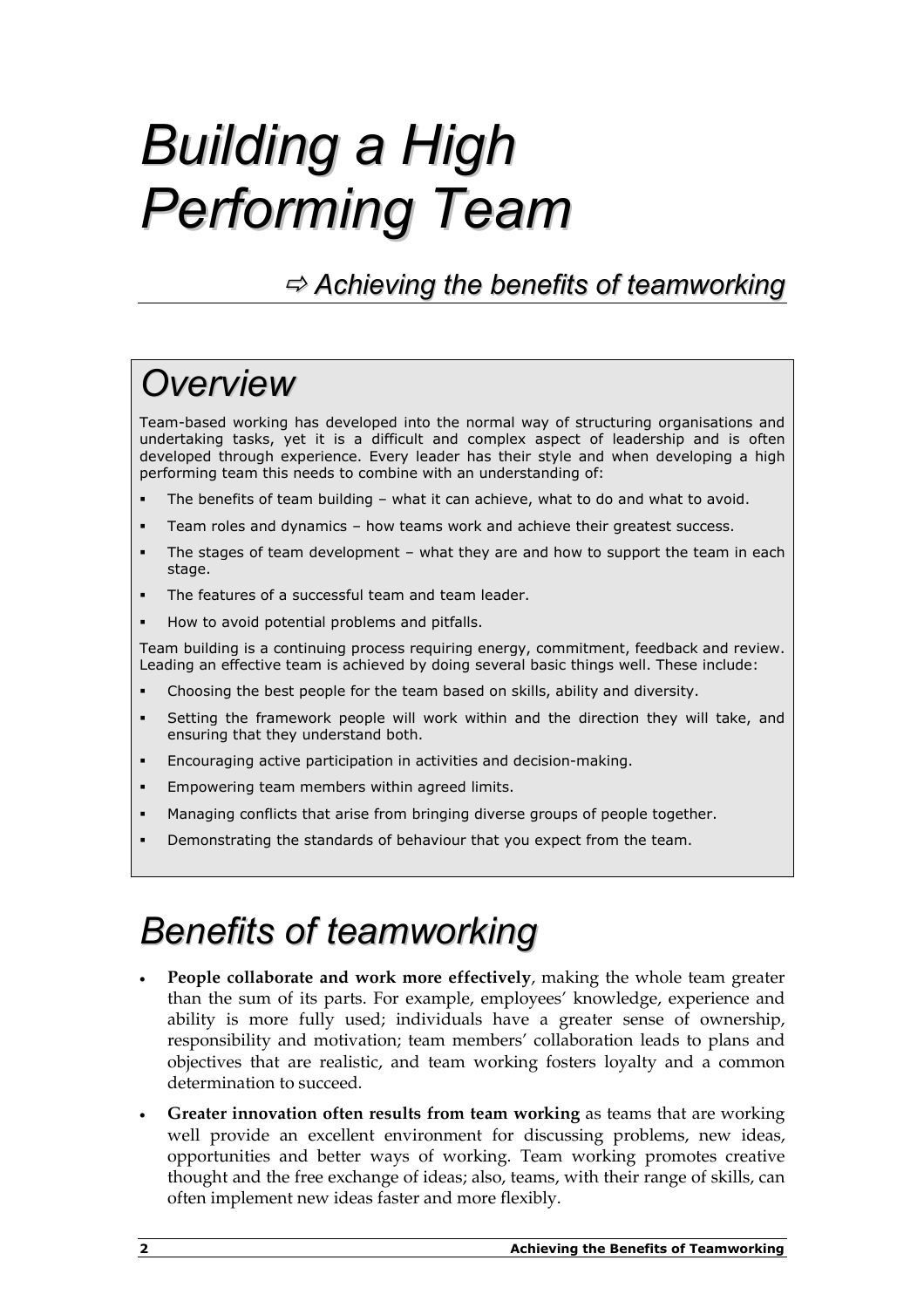• Individuals develop their skills and perform their jobs better through teamworking. In particular, job satisfaction increases, people are more relaxed and hence more likely to do their job well, conflict is reduced and problems are solved quickly and effectively. Also, team members take greater responsibility – monitoring their own performance and providing feedback – and this expands the range of what the organisation can achieve.

## Action checklist: building a high performing team

#### Understand and manage team roles

Meredith Belbin has devised a popular method of understanding the ways that people work together in teams. He identified eight types of preferred ways that people work in teams and some of the essential characteristics are highlighted below. It should be emphasised that these team types are preferred ways of working, meaning that some people may exhibit characteristics from a number of categories but one style tends to dominate the way they work in a team. Understanding these individual styles is important in developing and leading effective teams.

| Belbin's team preferences and their<br>characteristics                            | <b>Key points for leaders</b>                                                                                                                                                                                            |  |
|-----------------------------------------------------------------------------------|--------------------------------------------------------------------------------------------------------------------------------------------------------------------------------------------------------------------------|--|
| <b>The Implementer</b>                                                            |                                                                                                                                                                                                                          |  |
| Diligent and action-oriented; self-motivated<br>individuals that get things done. | Implementers help to focus the team on tasks. They<br>focus on objectives - and help to define them if<br>necessary. They are calm and reliable under pressure,<br>and are prepared to persevere. They provide practical |  |
| Good planners and well-organised administrators.                                  |                                                                                                                                                                                                                          |  |
| Tend to be knowledgeable and respected in their<br>specialist field.              | support to others in the team.<br>Weaknesses include:                                                                                                                                                                    |  |
|                                                                                   |                                                                                                                                                                                                                          |  |
|                                                                                   | Insensitive to the suggestions of others.<br>$\bullet$                                                                                                                                                                   |  |
|                                                                                   | They can lack flexibility.<br>$\bullet$                                                                                                                                                                                  |  |
|                                                                                   | Summary: implementers - also known as<br>company workers - are vital members of the<br>team: they are efficient, effective and practical.                                                                                |  |
| <b>The Plant</b>                                                                  |                                                                                                                                                                                                                          |  |
| Creative, innovative people that constantly<br>generate radical new ideas.        | Plants are a valuable resource offering ideas and<br>creativity, and these need to be focussed; their ideas<br>can range too broadly if not directed.                                                                    |  |
| Provide a new, independent perspective.                                           | Weaknesses include:                                                                                                                                                                                                      |  |
| Focus on big issues, formulating new approaches                                   |                                                                                                                                                                                                                          |  |
| and looking for breakthroughs.<br>Contributions are well timed and appropriate.   | Can be self-indulgent, possibly ignoring the needs<br>$\bullet$<br>of the team when suggesting solutions.                                                                                                                |  |
|                                                                                   | Can be sensitive. This may result in being inhibited<br>$\bullet$<br>in their contributions (although they have good<br>ideas to suggest) or not taking criticism well.                                                  |  |
|                                                                                   | Summary: serious, individualistic, highly<br>intelligent and focused on the big issues, but can<br>be impractical and focused on their own ideas.                                                                        |  |
| Belbin's team preferences and their<br>characteristics                            | <b>Key points for leaders</b>                                                                                                                                                                                            |  |
| <b>The Resource Investigator</b>                                                  |                                                                                                                                                                                                                          |  |
| A networker that develops the team's external<br>resources.                       | Resource investigators are creative people with good<br>communication skills and they bring a fresh perspective<br>(along with contacts and resources) to the team.                                                      |  |
| Works independently, quickly making contacts,                                     |                                                                                                                                                                                                                          |  |
|                                                                                   |                                                                                                                                                                                                                          |  |

Building a High Performing Team 3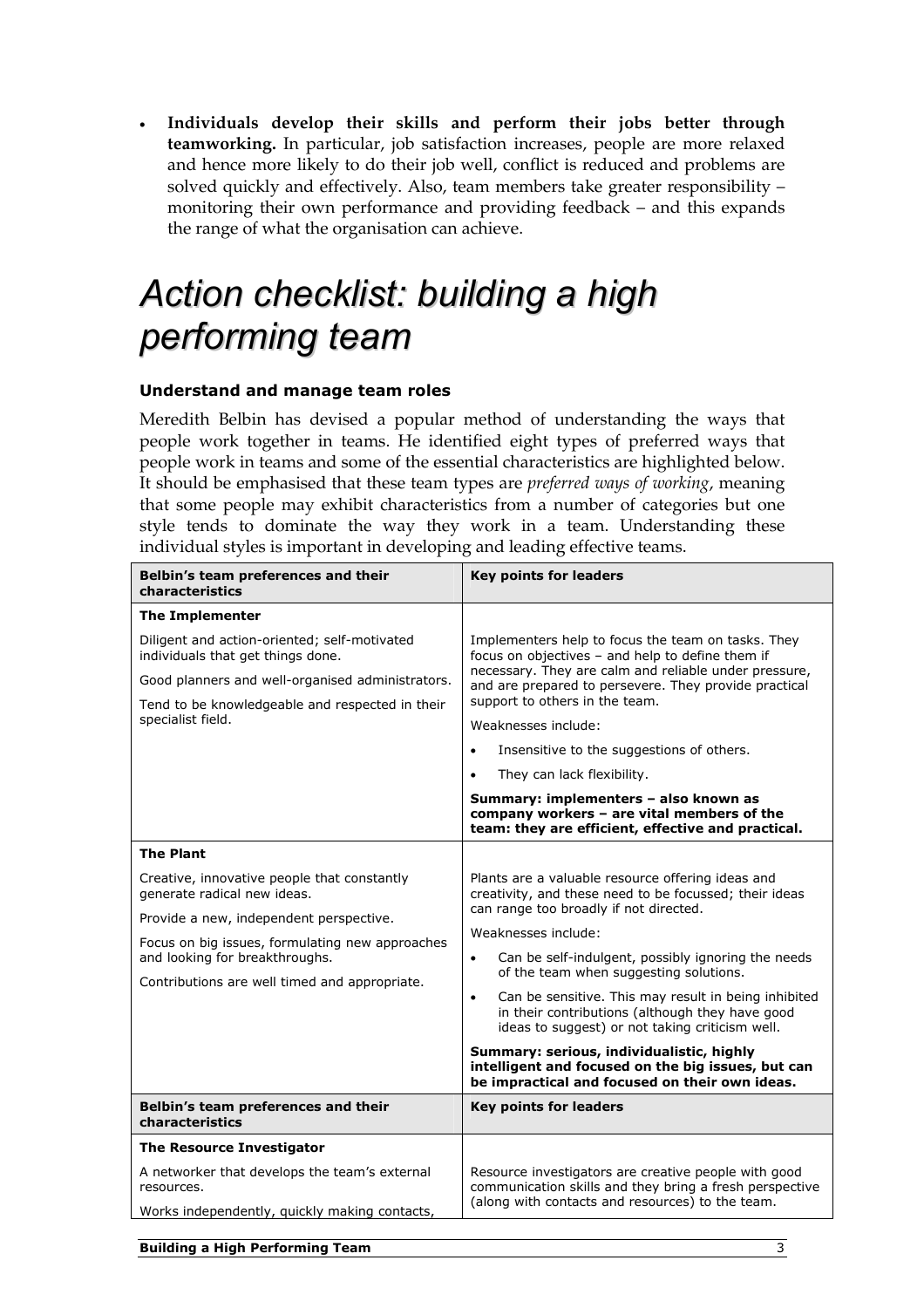| developing and harnessing resources.                                                                                                                                                                                    | Weaknesses include:                                                                                                                                                                                                                             |  |
|-------------------------------------------------------------------------------------------------------------------------------------------------------------------------------------------------------------------------|-------------------------------------------------------------------------------------------------------------------------------------------------------------------------------------------------------------------------------------------------|--|
| Is interested in new ideas and explores outside<br>possibilities.<br>Has excellent interpersonal skills and maintains<br>good team relationships, providing<br>encouragement and support, especially under<br>pressure. | $\bullet$<br>Can work too much in isolation: they focus on their<br>own ideas and often reject ideas and information<br>before raising them with the team.                                                                                      |  |
|                                                                                                                                                                                                                         | Can be distracted by unproductive activities<br>$\bullet$<br>(usually because of their highly sociable nature).                                                                                                                                 |  |
|                                                                                                                                                                                                                         | Summary: enthusiastic, curious, communicative<br>and sociable, but they need to be kept focused as<br>they can lose interest.                                                                                                                   |  |
| <b>The Monitor Evaluator</b>                                                                                                                                                                                            |                                                                                                                                                                                                                                                 |  |
| Particularly successful with skills of analysis: they<br>focus on facts, analysing and evaluating ideas for<br>their value, relevance and practicality.                                                                 | Successful Monitor Evaluators combine critical skills of<br>analysis and evaluation with practical, results-oriented<br>approach. They often possess strong leadership<br>qualities, but can be undone by their scepticism and<br>cynicism.     |  |
| Builds on the suggestions of others - turning<br>ideas into practical applications.                                                                                                                                     |                                                                                                                                                                                                                                                 |  |
| Provides clear thinking, offering firm and realistic<br>arguments for rejecting unsound approaches.                                                                                                                     | Weaknesses include:<br>$\bullet$<br>Can be too negative with their critical skills                                                                                                                                                              |  |
| Balances innovation and experimentation with the<br>practical needs of the task.                                                                                                                                        | outweighing their openness to new ideas.<br>They can be competitive with other team members.<br>$\bullet$                                                                                                                                       |  |
|                                                                                                                                                                                                                         | In a non-directive team role they can find it hard<br>$\bullet$<br>not to appear threatening to others, whereas in a<br>directive role they can stifle contributions.                                                                           |  |
|                                                                                                                                                                                                                         | Summary: does things right and is careful,<br>rational, methodical and analytical, but can over-<br>emphasise detail and lack vision or inspiration.                                                                                            |  |
| <b>The Team Worker</b>                                                                                                                                                                                                  |                                                                                                                                                                                                                                                 |  |
| Strong team workers that encourage and support<br>others.                                                                                                                                                               | Generally tough and determined, team workers<br>persevere and have a strong sense of duty. They are<br>conscientious and do not tend to ignore detail. Team<br>workers can appear at any level in the team: from new<br>recruit to team leader. |  |
| Promotes team spirit and effectiveness. Leads by<br>example and is often selfless in their outlook.                                                                                                                     |                                                                                                                                                                                                                                                 |  |
| Has good interpersonal skills, improves team<br>communications and develops relationships.                                                                                                                              | Weaknesses:                                                                                                                                                                                                                                     |  |
| Works hard.                                                                                                                                                                                                             | Team loyalty can override their focus on the task.<br>$\bullet$                                                                                                                                                                                 |  |
| Understands the strengths and weaknesses of the<br>team and acts accordingly.                                                                                                                                           | Tend to avoid resolving tough problems.<br>$\bullet$                                                                                                                                                                                            |  |
|                                                                                                                                                                                                                         | Summary: sensitive and a valuable team player<br>with good interpersonal skills but can be anxious<br>and indecisive.                                                                                                                           |  |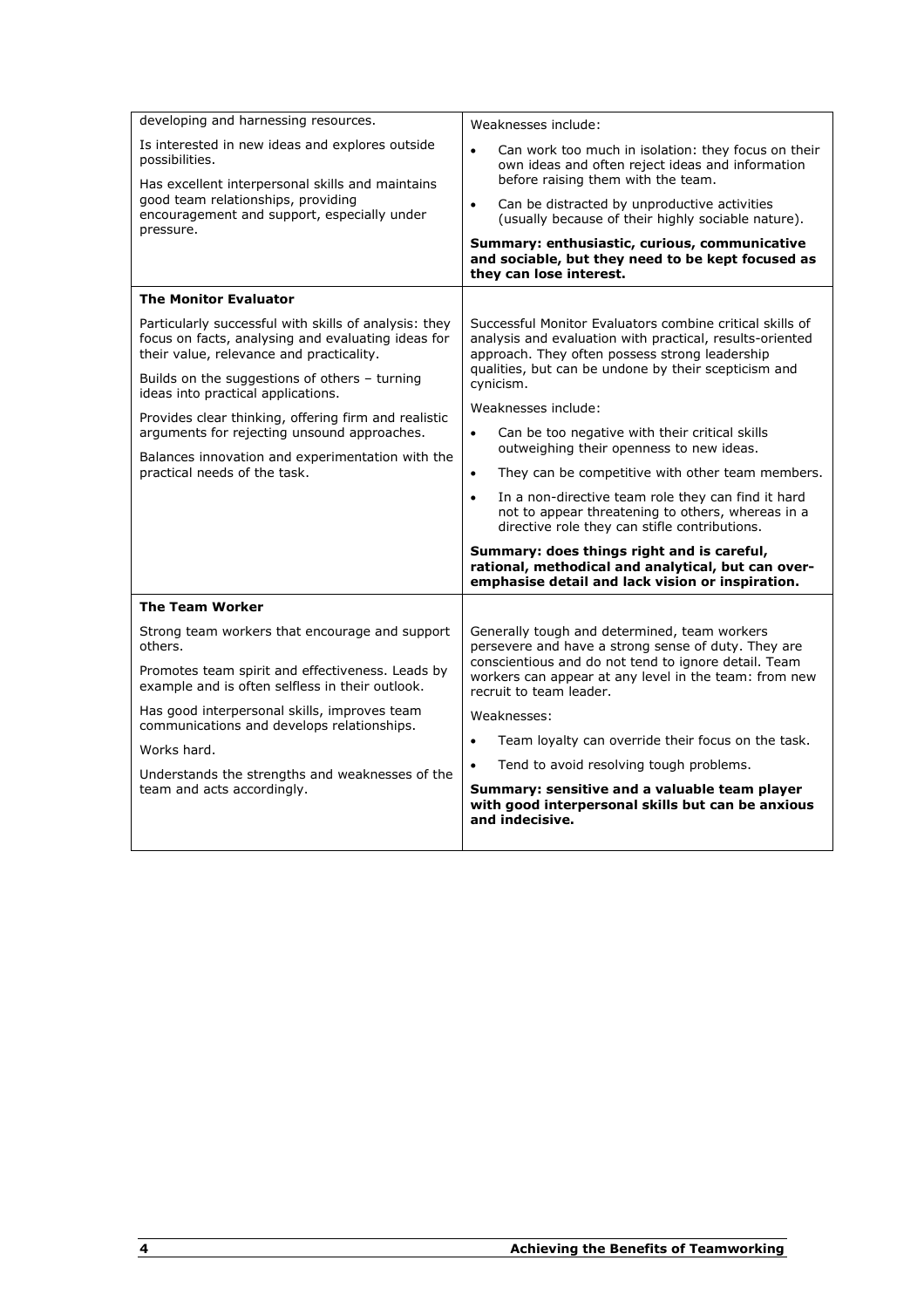| Belbin's team preferences and their<br>characteristics                                                                                                                                                                                                                              | <b>Key points for leaders</b>                                                                                                                                                                                                                                                                                                                                                                                                                                     |  |
|-------------------------------------------------------------------------------------------------------------------------------------------------------------------------------------------------------------------------------------------------------------------------------------|-------------------------------------------------------------------------------------------------------------------------------------------------------------------------------------------------------------------------------------------------------------------------------------------------------------------------------------------------------------------------------------------------------------------------------------------------------------------|--|
| <b>The Co-ordinator</b>                                                                                                                                                                                                                                                             |                                                                                                                                                                                                                                                                                                                                                                                                                                                                   |  |
| Controls, organises and marshals the team.                                                                                                                                                                                                                                          | Co-ordinators are well placed to manage the team; they                                                                                                                                                                                                                                                                                                                                                                                                            |  |
| Tends to stand back from the team, providing<br>comments from a different perspective.                                                                                                                                                                                              | can stand back from the detail and mobilise people to<br>tackle the right issues. They tend to be effective<br>communicators with good interpersonal skills.                                                                                                                                                                                                                                                                                                      |  |
| Is skilled at getting people to work together.                                                                                                                                                                                                                                      | Weaknesses include:                                                                                                                                                                                                                                                                                                                                                                                                                                               |  |
| Helps team members to understand their roles<br>and what they need to do.                                                                                                                                                                                                           | Competitive with other team types, and will<br>$\bullet$<br>abdicate leadership in the face of strong                                                                                                                                                                                                                                                                                                                                                             |  |
| Is encouraging and supportive and provides<br>positive feedback.                                                                                                                                                                                                                    | competition.<br>Do not necessarily have a creative or challenging<br>$\bullet$                                                                                                                                                                                                                                                                                                                                                                                    |  |
| Co-ordinates resources well and delegates                                                                                                                                                                                                                                           | aspect to their role.                                                                                                                                                                                                                                                                                                                                                                                                                                             |  |
| effectively.                                                                                                                                                                                                                                                                        | Can be too aloof from the action to recognise the<br>$\bullet$                                                                                                                                                                                                                                                                                                                                                                                                    |  |
| Identifies weaknesses in the team and takes<br>action to develop the team.                                                                                                                                                                                                          | team's full capabilities.                                                                                                                                                                                                                                                                                                                                                                                                                                         |  |
| Perseveres and acts as a focus for the team's<br>efforts - particularly when under pressure.                                                                                                                                                                                        | Summary: commands respect, steady, patient,<br>assured, but radical or creative thinking is not<br>their strength.                                                                                                                                                                                                                                                                                                                                                |  |
| <b>The Completer Finisher</b>                                                                                                                                                                                                                                                       |                                                                                                                                                                                                                                                                                                                                                                                                                                                                   |  |
| Completer Finishers provide an all round<br>perspective necessary for completing a task or<br>project. They bring a focus on quality and an<br>attention to detail, ensuring that tasks are<br>completed as well as possible.<br>They raise the standards of the team's activities. | As a manager, a Completer Finisher needs to avoid<br>interfering and to work on their delegation and<br>empowerment skills. In a more junior role the CF can<br>be perceived as a fussing worrier. They are valuable in<br>driving the team forward, achieving the task at a pace<br>and to a standard that is as good as they can make it.<br>They find mistakes in the detail, and they can identify<br>aspects of the task that need more work.<br>Weaknesses: |  |
| They inject urgency, priority and purpose into the<br>team.                                                                                                                                                                                                                         |                                                                                                                                                                                                                                                                                                                                                                                                                                                                   |  |
|                                                                                                                                                                                                                                                                                     | Over-emphasising detail at the expense of the<br>$\bullet$<br>overall plan.                                                                                                                                                                                                                                                                                                                                                                                       |  |
|                                                                                                                                                                                                                                                                                     | Lowering motivation and morale by worrying,<br>$\bullet$<br>perfectionism and undue criticism.                                                                                                                                                                                                                                                                                                                                                                    |  |
|                                                                                                                                                                                                                                                                                     | Summary: conscientious, provides focus and has a<br>strong ability to follow through, but has a<br>tendency to worry and a reluctance to let go.                                                                                                                                                                                                                                                                                                                  |  |

#### Manage the stages of team development

There are many different views concerning the evolution of successful teams, but most tend to follow the same pattern. The one that is used most frequently, and perhaps most clearly defines the development of teams, is the four stages of team development: forming, storming, norming and performing.

At first, the team is a collection of individuals that are just starting to form into a single unit. The ice is carefully being broken, people are introducing themselves and are generally quiet, polite and are getting the measure of others in the team. The team then starts storming: conflict starts to emerge as people display their attitudes and set boundaries. This is an inevitable phase as people get to know others in the team and find their own identity. Next, norms are developed, as people understand each other's strengths, weaknesses and patterns of behaviour. The group functions as a team and tasks are accomplished. Often teams settle at this level. Finally, the team starts excelling and performing at its very best. This largely results from a steady accumulation of trust, respect and understanding, combined with a common sense of purpose and some successes. To these four stages can be added a fifth, reforming,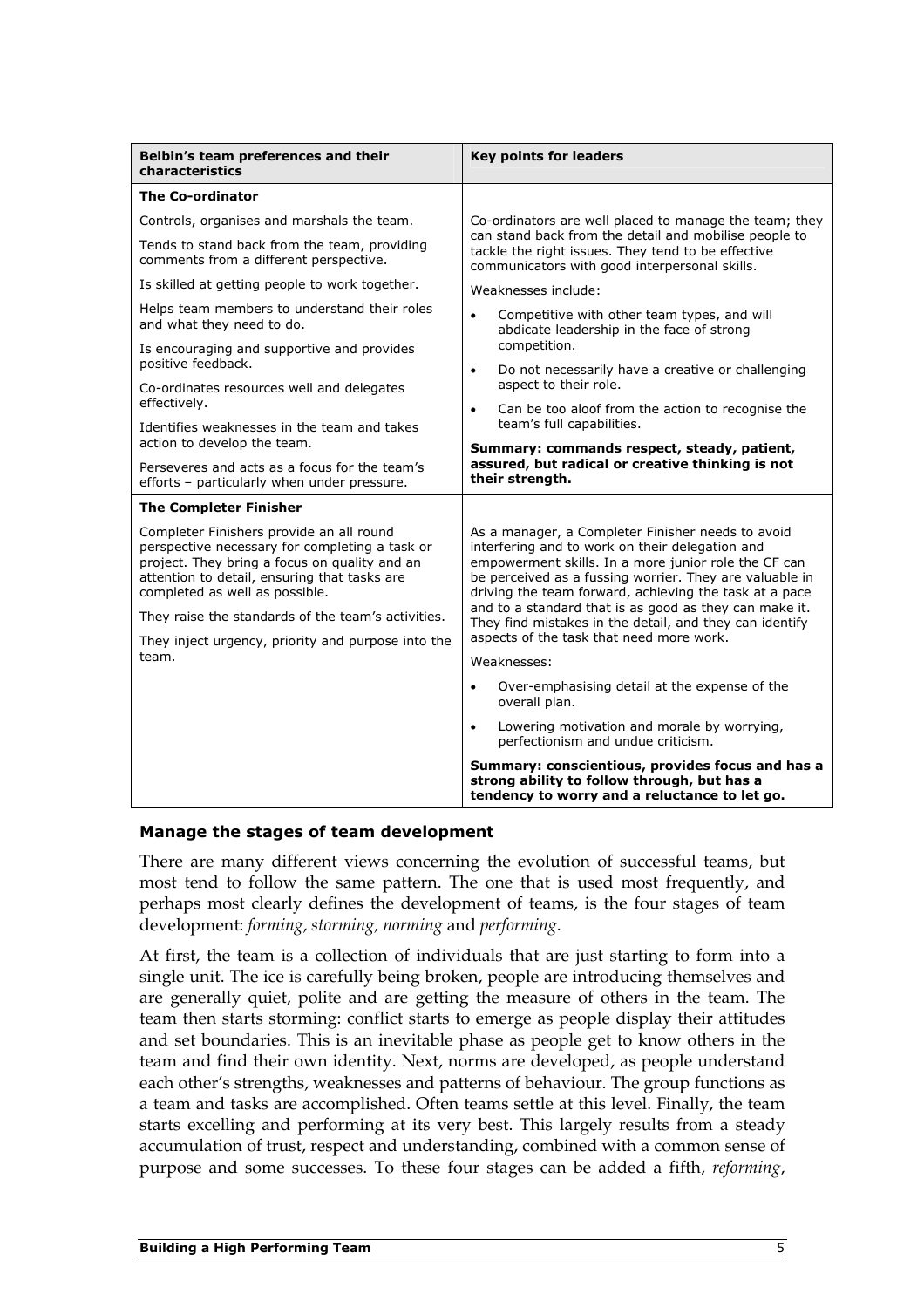which is about renewing and reinvigorating the team, perhaps after failures, difficulties or major changes.

#### Recognise the characteristics of a high performing team

- 1. Individuals within the team recognise their mutual dependence on each other, and understand that this is the best way to achieve personal and team success (people do not waste time trying to achieve success at the expense of others).
- 2. Team members work at understanding each other, communicating honestly and openly. Also, team members take a mature view of conflict, realising that it is unavoidable, trying to work through the conflict as swiftly as possible and looking to generate new ideas and understanding as a result. Also, team members feel a sense of pride and ownership in the team and are committed to the team's success. They also trust and respect each other, providing encouragement and support, sharing information and experience and communicating openly.
- 3. Individuals understand when the leader needs to act and make a decision (i.e. in an emergency or if there is a major problem or disagreement).
- 4. Team members are relaxed, determined and dynamic: they know the team and understand their own strengths and weaknesses.

## Avoiding problems

#### Recognise problems

Problems developing in teams are often highlighted by the following behaviours:

- Uncharacteristic or prolonged dissent or unhappiness towards the job, other team members or the leader.
- People working independently.
- People changing their working routine for example, increasing out of hours working.
- Team members work at cross-purposes, undermining each other unintentionally or deliberately.

It can be useful to consider one's own career and reflect back to when you worked in a successful team: what made it effective and how could it have been better? Could your current team be improved?

- Initiative and responsibility are lacking: people are told what to do or wait to be told what to do.
- People are cautious of each other, perhaps even afraid to clearly speak their mind, motives are not trusted and the atmosphere is overly political.
- Domineering members of the team restrict contributions from others.
- Tensions and conflicts increase and become harder to resolve quickly and amicably.
- Team members do not participate in decisions affecting the team: they withdraw from the group and no longer feel personal responsibility for success or failure.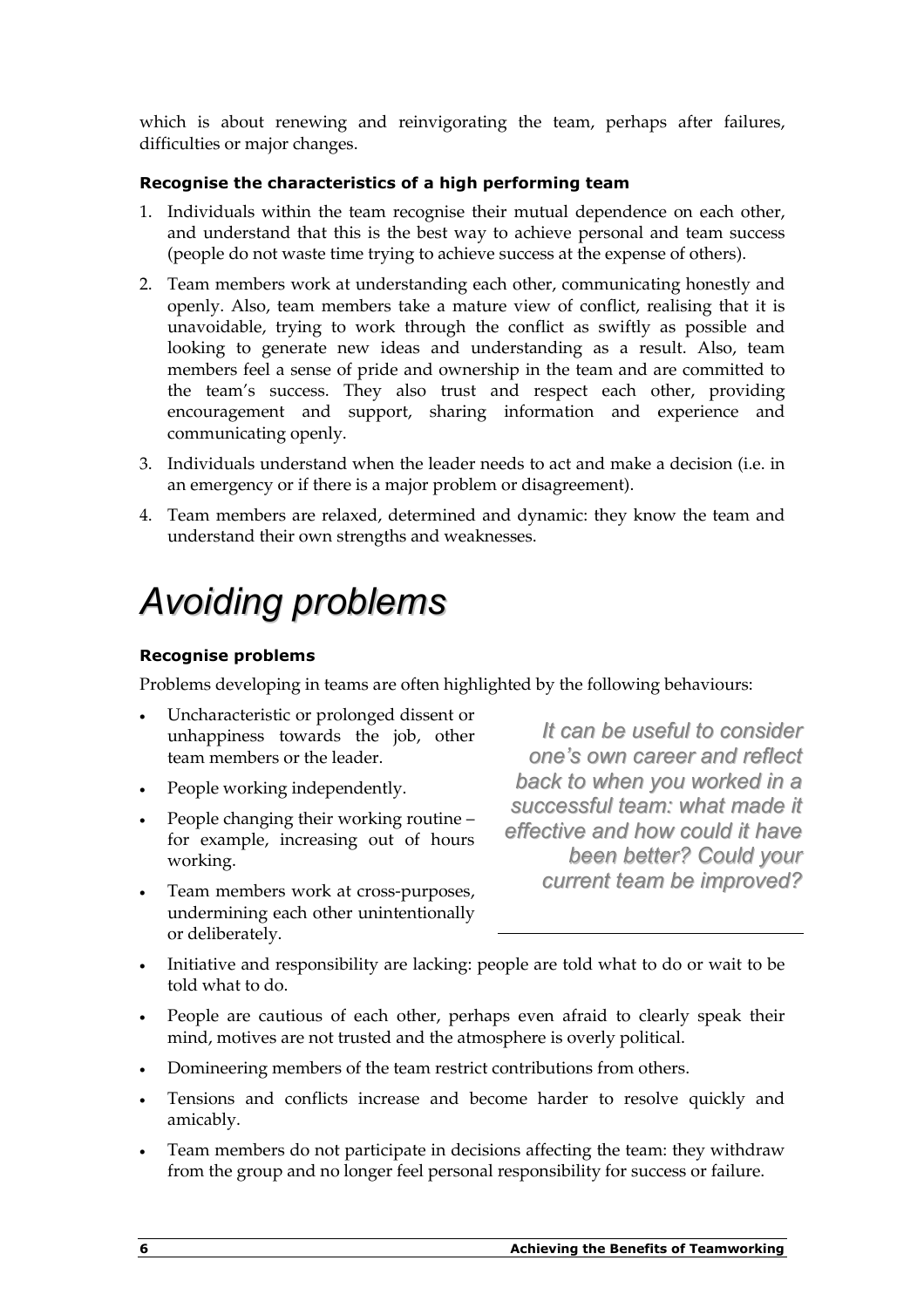#### Strengthen the team

When teams are forming, individuals make judgements of each other, they look to make friends and 'alliances', the atmosphere is polite and co-operative and the 'team' is little more than a group of individuals. Problems can be avoided or resolved at this stage by:

- Gaining team support for the vision, values and direction.
- Building a supportive atmosphere.
- Asserting the team's objectives.
- Getting the team to start working together.
- Clarifying roles, expectations and personal objectives.
- Enabling relationships to form and giving people time to find their role and strengths in the team.

When teams are storming people attack the rules and structure that the team must operate within, they criticise the leader, challenge each other, display sensitivity and act defensively. Unsurprisingly, morale, motivation and confidence fall as a result. Problems can be avoided or resolved at this stage by:

- Asserting the vision, values processes and objectives.
- Renegotiating processes, procedures and structures within the team and with the rest of the organisation.
- Clarifying (and enforcing) the process for decision-making.
- Limiting personal attacks, defusing and resolving conflicts by identifying key issues.
- Moving the team from 'testing and proving' to a problem-solving mentality.
- Staying positive, calm, cheerful and confident!

When teams are norming, consistent team behaviour begins to emerge, ground rules are accepted, the team focuses on its purpose and objectives, mutual support begins, information is shared and team members co-operate effectively. Problems can be avoided or resolved at this stage by:

- Prioritising objectives.
- Encouraging development, providing feedback to the team and to individuals and encouraging the team to provide feedback to each other.
- Showing flexibility and promoting openness.
- Encouraging the team's input instead of telling.
- Confronting problems and resolving issues with the team.
- Coordinating and facilitating the team's efforts acting as a chairperson.

When teams are performing the team is highly focused with a high degree of commitment. Consequently, tasks are rapidly prioritised and assigned, the quality of the work accomplished exceeds expectations (in terms of standard and time taken) and individual skills continue to improve and combine to achieve excellent results. Problems can be avoided and momentum sustained by:

• Providing feedback and encouraging the team to openly provide feedback.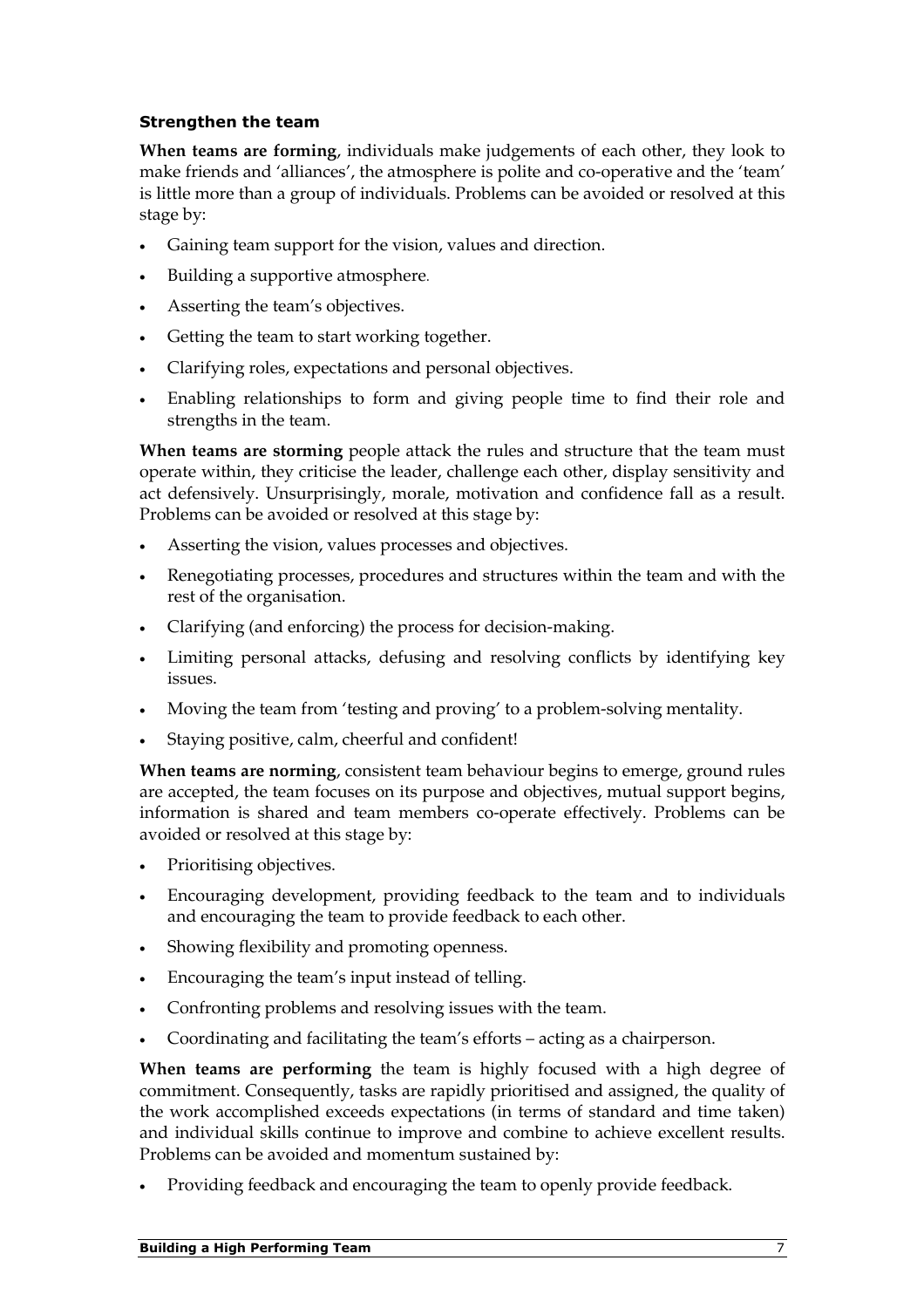- Celebrating successes: this may mean telling others outside the team, as well as rewarding the team performance.
- Being prepared to relinquish greater control to the team.
- Delegating, mentoring and developing team members.
- Maintaining momentum, setting new challenges and keeping the team focused.

When a team is reforming, it is characterised by tiredness, disillusion and a lack of momemtum. Disagreements and criticisms emerge, the work rate falls both in terms of quality and quantity and the team is attacked and criticised from outside. Problems can be avoided or resolved at this stage by:

- Finding ways to renew, reintegrate and reinvigorate the team (i.e. consider new resources, new purpose).
- Integrating the best of the past into the present.
- Providing a fresh vision and new challenges.
- If necessary, reverting to an earlier phase of development.

# Dos and don'ts

#### Do:

- -Provide opportunities and support to team members.
- -Coach, facilitate and guide the team, acting as a sounding board when needed.
- -Co-ordinate team efforts, both within the team and with others outside the team.
- -Establish a reward system that satisfies the needs of the team and individuals.
- -Promote on merit.
- -Inspire teamwork and mutual support.
- -Stimulate action and excitement.

#### Do not:

- -Fail to give and receive feedback, or discourage questions and open discussion.
- -Fail to set goals with team members or discuss expectations;
- -Discourage people who have the desire to excel and the ability to work with others.
- -Misunderstand how teams work, or fail to develop your own leadership style.
- -Ignore people's potential, or stop empowering and enabling them to succeed.

# Key questions

Are you:

- Gaining the trust and commitment of team members, relating to people as individuals?
- Mobilising and involving people in the team getting the best from each person?
- Encouraging people to find solutions to their problems?
- Encouraging people to innovate, experiment and take the initiative by fostering a positive, blame-free environment?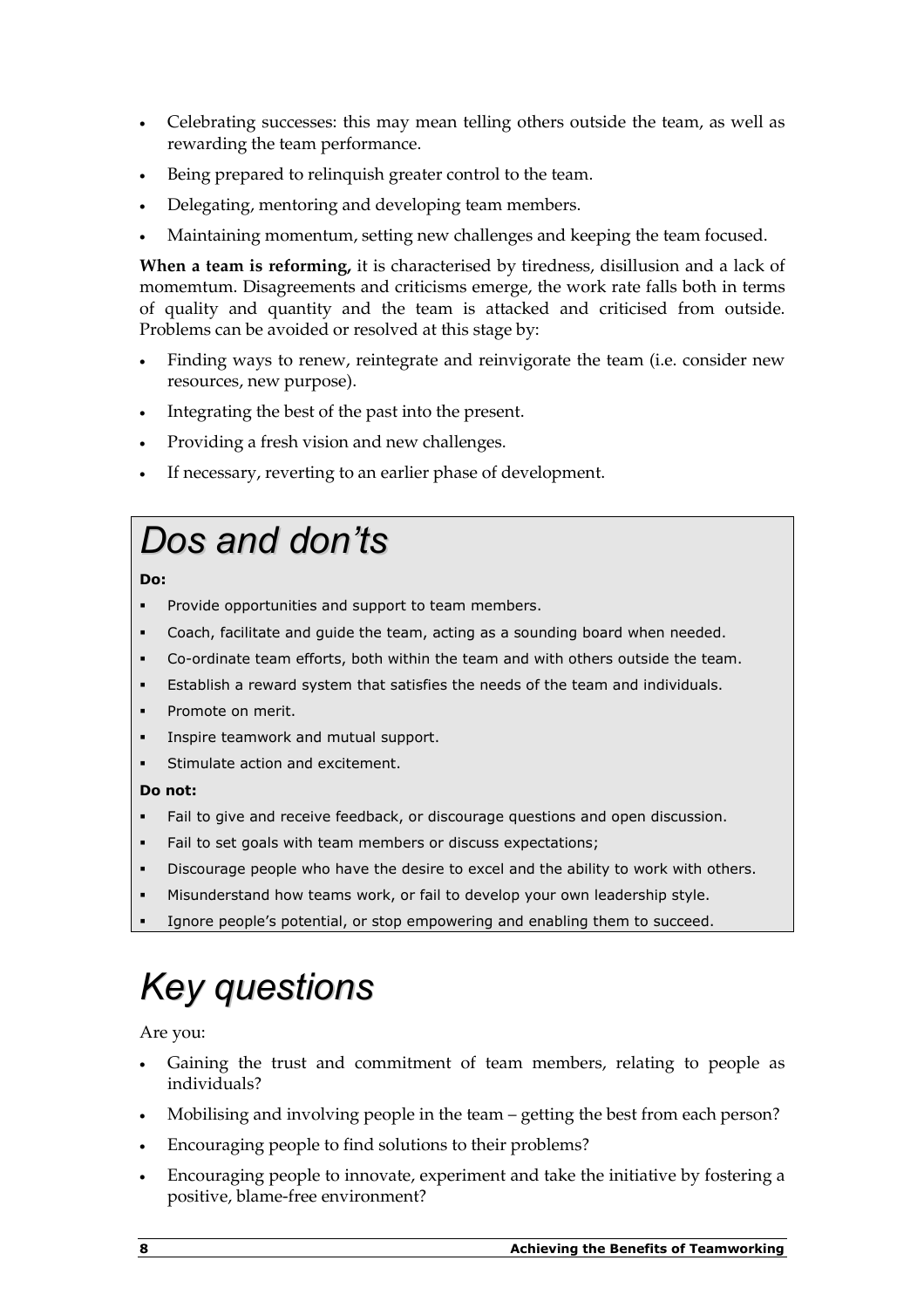- Proactive in relationships getting to know people and supporting them?
- Leading by example?
- Developing and clearly communicating a powerful vision, setting direction for the team?
- Showing sensitivity, awareness and understanding, monitoring conflict and intervening before it becomes too destructive?

### Things you can do

#### Establish a project team

First, understand (or estimate) the requirements of the project or initiative. Timing is critical and this involves analysing current and future work. Also, understand what

is involved, avoiding assumptions and discussing plans with people that may have expertise in this area. What changes and pressures will be faced? What skills are vital and what are desirable?

Next, assemble the project team by asking:

Who has the right blend of capabilities and experience?

A mentor will help you develop your teamworking skills, acting as a sounding board and providing the benefit of their experience.

- Who has access to the right information?
- Who would benefit from the project (for example, by developing their skills and knowledge)?
- How much time is available?

#### Reaffirm relationships, overcoming disagreements or friction

Activities that can help you do this include:

- Identifying relationships where there is currently some friction and considering why friction arose (its underlying causes) and how it has developed (the catalyst or ongoing reasons for friction).
- Discussing with peers, your manager and mentor where challenges lie, and agreeing what action needs to be taken.
- Assessing your decision-making style (for example, by using 360-degree feedback or by discussing with colleagues and mentor).
- Finding an opportunity to work together, separating areas of disagreement from the quality of the relationship.
- Allowing time at team meetings for an open exchange of views: look for what people think as well as what they say.

#### Establish a 'support and challenge' group

The group meets informally with each member spending 10 minutes explaining, uninterrupted, about a problem or challenge they face. Members of the group then ask questions and provide ideas to help progress or solve the issue.